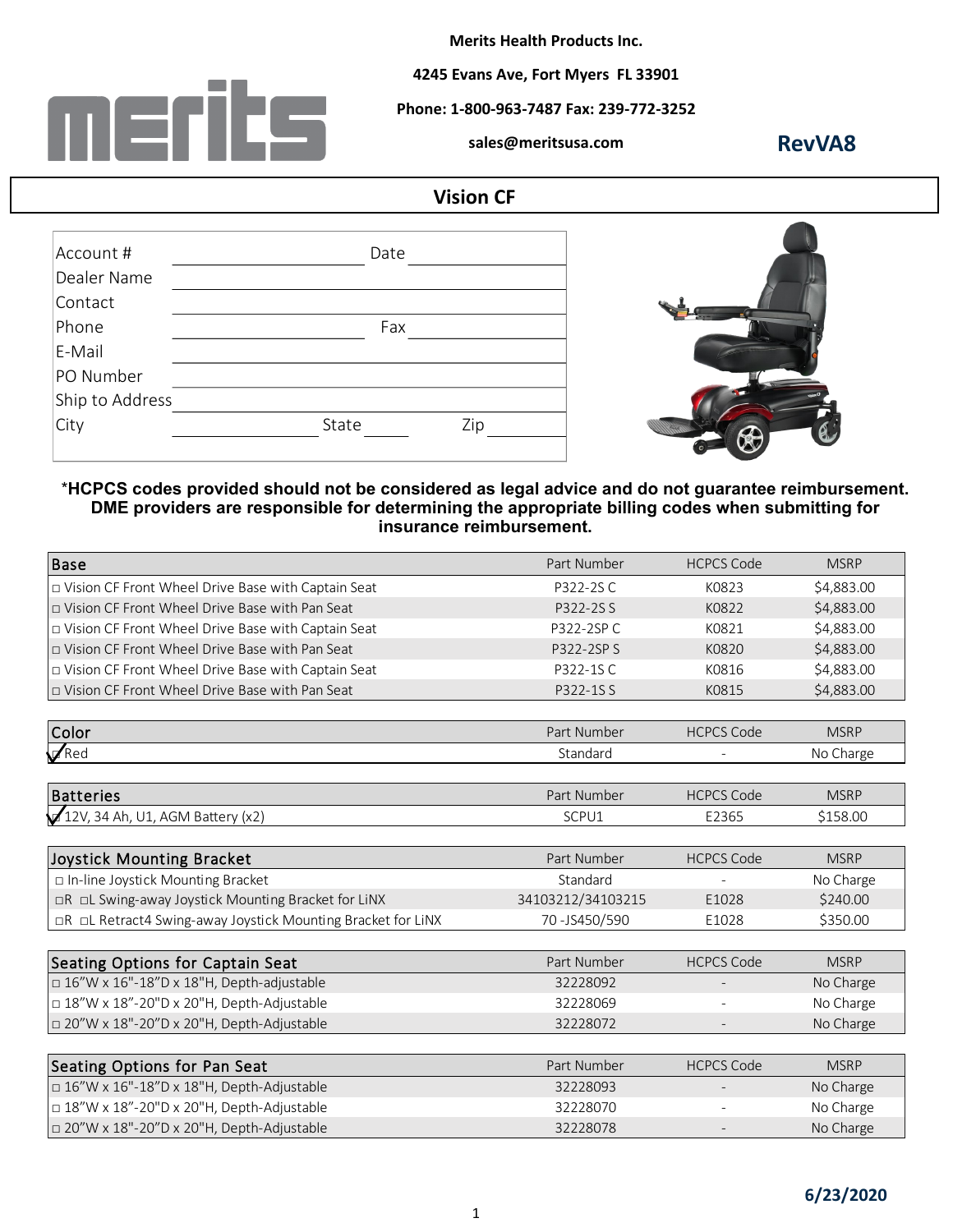

## **Vision CF**

| Rehab Seat Frame                      |            | Part Number   | <b>HCPCS</b>      | <b>MSRP</b> |
|---------------------------------------|------------|---------------|-------------------|-------------|
| $\Box$ 16"-22"W x 16"-20"D            |            | R600-0ED18    |                   | \$599.00    |
| Width                                 |            |               | Depth             |             |
| $\square$ 16"                         | $\Box$ 17" | $\square$ 16" |                   | $\Box$ 17"  |
| $\square$ 18"                         | $\Box$ 19" | $\square$ 18" |                   | $\Box$ 19"  |
| $\square$ 20"                         |            | $\square$ 20" |                   |             |
| Width and depth are in 1" Increments  |            |               |                   |             |
| Backrest Options for Rehab Seat Frame |            | Part Number   | <b>HCPCS Code</b> | <b>MSRP</b> |
| □ Back Canes Only                     |            |               |                   | No Charge   |
|                                       |            |               |                   |             |

|       | No Charge |
|-------|-----------|
| F2611 | \$79.00   |
|       |           |
| 110°⊓ |           |
|       |           |

| <b>Precision Comfort Cushions</b>                      |                   |                   |             |
|--------------------------------------------------------|-------------------|-------------------|-------------|
| □ PC Lite 16"x16"                                      | L1616             | E2601             | \$89.00     |
| □ PC Lite 16"x18"                                      | L1618             | E2601             | \$89.00     |
| □ PC Lite 16"x20"                                      | L1620             | E2601             | \$89.00     |
| $\Box$ PC Lite 18"x16"                                 | L1816             | E2601             | \$89.00     |
| □ PC Lite 18"x18"                                      | L1818             | E2601             | \$89.00     |
| $\Box$ PC Lite 18"x20"                                 | L1820             | E2601             | \$89.00     |
| □ PC Lite 20"x16"                                      | L2016             | E2601             | \$89.00     |
| □ PC Lite 20"x18"                                      | L2018             | E2601             | \$89.00     |
| $\Box$ PC Lite 20"x20"                                 | L2020             | E2601             | \$89.00     |
| □ PC Gel 16"x16"                                       | G1616             | E2603             | \$299.00    |
| □ PC Gel 16"x18"                                       | G1618             | E2603             | \$299.00    |
| □ PC Gel 16"x20"                                       | G1620             | E2603             | \$299.00    |
| □ PC Gel 18"x16"                                       | G1816             | E2603             | \$299.00    |
| □ PC Gel 18"x18"                                       | G1818             | E2603             | \$299.00    |
| □ PC Gel 18"x20"                                       | G1820             | E2603             | \$299.00    |
| □ PC Gel 20"x16"                                       | G2016             | E2603             | \$299.00    |
| □ PC Gel 20"x18"                                       | G2018             | E2603             | \$299.00    |
| □ PC Gel 20"x20"                                       | G2020             | E2603             | \$299.00    |
|                                                        |                   |                   |             |
| Armrests                                               | Part Number       | <b>HCPCS Code</b> | <b>MSRP</b> |
| Flip-up, Height & Width-adjustable and detachable Arms | 31000353/31000352 | E0973             | \$150.00    |

| □ PC Gel 20"x18"                                       | G2018             | E2603             | \$299.00    |
|--------------------------------------------------------|-------------------|-------------------|-------------|
| □ PC Gel 20"x20"                                       | G2020             | E2603             | \$299.00    |
|                                                        |                   |                   |             |
| <b>Armrests</b>                                        | Part Number       | <b>HCPCS Code</b> | <b>MSRP</b> |
| Flip-up, Height & Width-adjustable and detachable Arms | 31000353/31000352 | E0973             | \$150.00    |
|                                                        |                   |                   |             |
|                                                        |                   |                   |             |

| lArmrests                                                                  |                             | Part Number       | <b>HCPCS Code</b> | <b>MSRP</b> |
|----------------------------------------------------------------------------|-----------------------------|-------------------|-------------------|-------------|
| Flip-up, Height & Width-adjustable and detachable Arms                     |                             | 31000353/31000352 | E0973             | \$150.00    |
|                                                                            |                             |                   |                   |             |
| <b>Footrest and Legrest Options</b>                                        |                             | Part Number       | <b>HCPCS Code</b> | <b>MSRP</b> |
| □ Footplate - 12"x9.5"                                                     |                             | 42500031          |                   | No Charge   |
| □ Large footplate - 13.5"x11.5"                                            |                             | 39933053          |                   | \$99.00     |
| $\Box$ Elevating Legrests (Pair)                                           |                             | 33401229          | K0195             | \$360.00    |
| □ Sta-Rite Residual Limb Support 6"x7.5"<br>Gel Pad for Flat Mount         | $\Box$ Left<br>$\Box$ Right | <b>SRSSF</b>      | E1020             | \$350.00    |
| □ Sta-Rite Residual Limb Support Swing-Away<br>Mounting Hardware           |                             | SRSSFHO           | E1028             | \$300.00    |
| □ Sta-Rite Residual Limb Support Mounting<br>Hardware for Captain/Pan Seat |                             | <b>MSSH</b>       |                   | No Charge   |